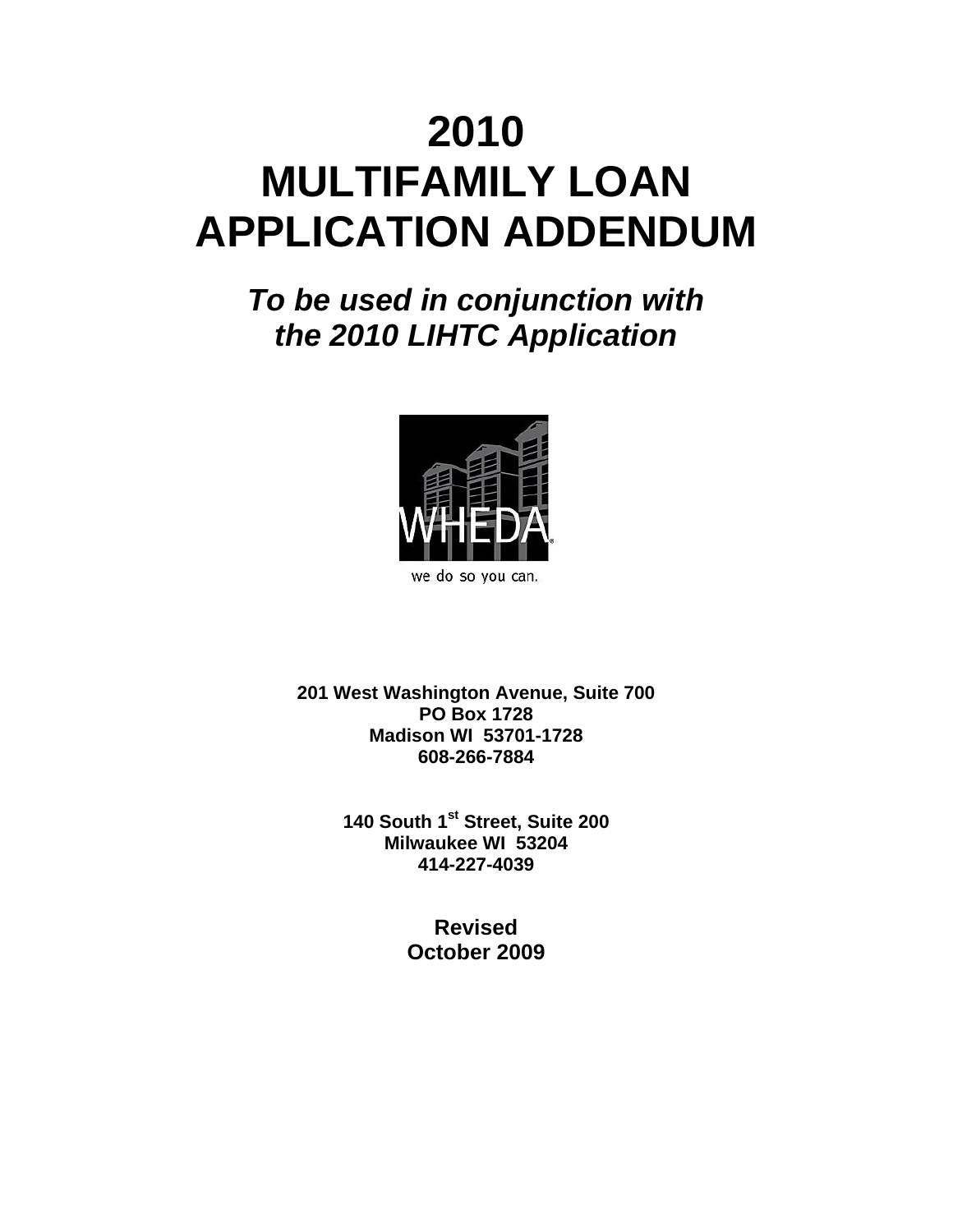## **SUBMISSION CHECKLIST**

### **MULTIFAMILY LOAN APPLICATION ADDENDUM (To be used in conjunction with LIHTC Application)**

Please follow and use this checklist in completing your application package. Your application will be considered incomplete if any required item is missing. Further review will not resume until missing items are received.

| $\Box$ | Nonrefundable Loan Application Fee: \$250 for projects of 24 units or less and \$500 for projects<br>of 25 units or more                                                                                                                                          |
|--------|-------------------------------------------------------------------------------------------------------------------------------------------------------------------------------------------------------------------------------------------------------------------|
| $\Box$ | The Multifamily Loan Application, signed by appropriate signatory                                                                                                                                                                                                 |
| $\Box$ | Capital Needs Assessment Report (existing properties only). See WHEDA's CNA requirements.                                                                                                                                                                         |
| $\Box$ | At least 4 Color photographs of the site itself and adjacent land uses from all directions. Also<br>include all applicable street views                                                                                                                           |
| $\Box$ | Financial statements of the Developer and/or Owner, audited if available.                                                                                                                                                                                         |
| $\Box$ | Conceptual drawings: sketches of site plan and building layout, if available.                                                                                                                                                                                     |
| $\Box$ | Provide three years of audited financial statements for the property (existing properties only)                                                                                                                                                                   |
| $\Box$ | Appendix A: RCAC's (Residential Care Apartment Complexes) and CBRF's (Community Based<br>Residential Facilities) have additional submittal requirements and underwriting criteria.<br>Applicants should submit adequate documentation as described in Appendix A. |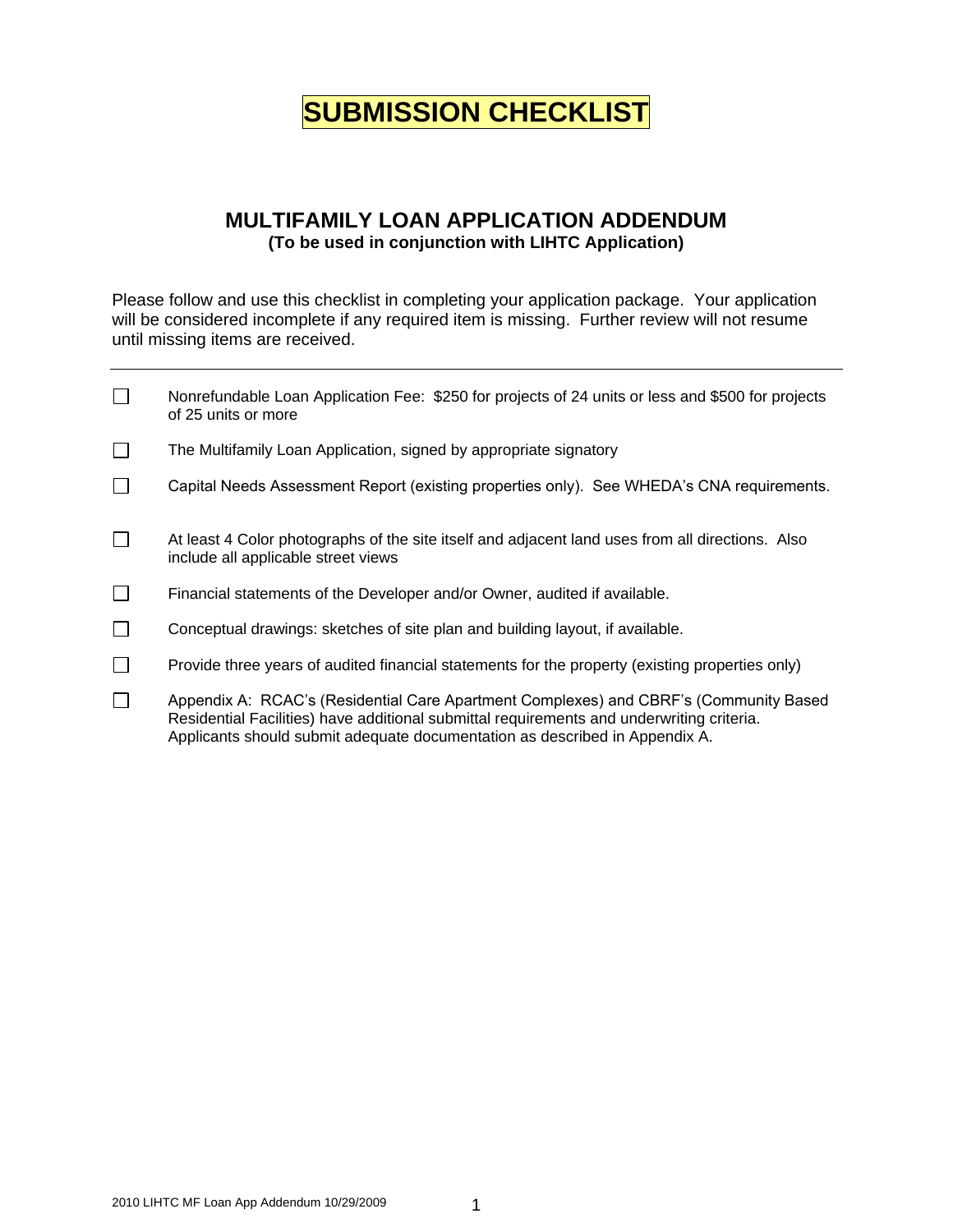### **MULTIFAMILY LOAN APPLICATION ADDENDUM**

**(To be used in conjunction with LIHTC Application)**

| Date of |                                                 |
|---------|-------------------------------------------------|
|         | $\bf{A}$ and $\bf{B}$ and $\bf{A}$ and $\bf{A}$ |

**WHEDA Project #**

**Application:**

(WHEDA use only)

**1. APPLICANT**

#### **DEVELOPMENT NAME AND ADDRESS**

| Name:    |               |      |
|----------|---------------|------|
| Address: |               |      |
| City:    | Wisconsin     | Zip: |
| County:  | Census tract: |      |

#### **2. LOAN REQUESTED**

#### **PROPOSED FINANCING INFORMATION**

| Loan Requested   |       | Annual P & I                                                       | ۰D     |
|------------------|-------|--------------------------------------------------------------------|--------|
| ll Interest Rate | $\%$  | Debt Cover Ratio<br>(Net Operating Income divided by Annual P & I) |        |
| Term             | Years | Amortization                                                       | Years, |

| <b>FINANCING TYPE</b> (Check all that apply) |  | <b>FINANCING FOR</b> (Check all that apply) |  |
|----------------------------------------------|--|---------------------------------------------|--|
| Construction & Permanent Mortgage            |  | <b>New Construction</b>                     |  |
| Permanent only                               |  | <b>Acquisition &amp; Rehabilitation</b>     |  |
| Construction only                            |  | Refinance                                   |  |

#### **3. ENVIRONMENTAL ISSUES**

Do you know of or suspect the evidence or the presence of a potential hazard or condition? *Yes/No*

If yes, explain: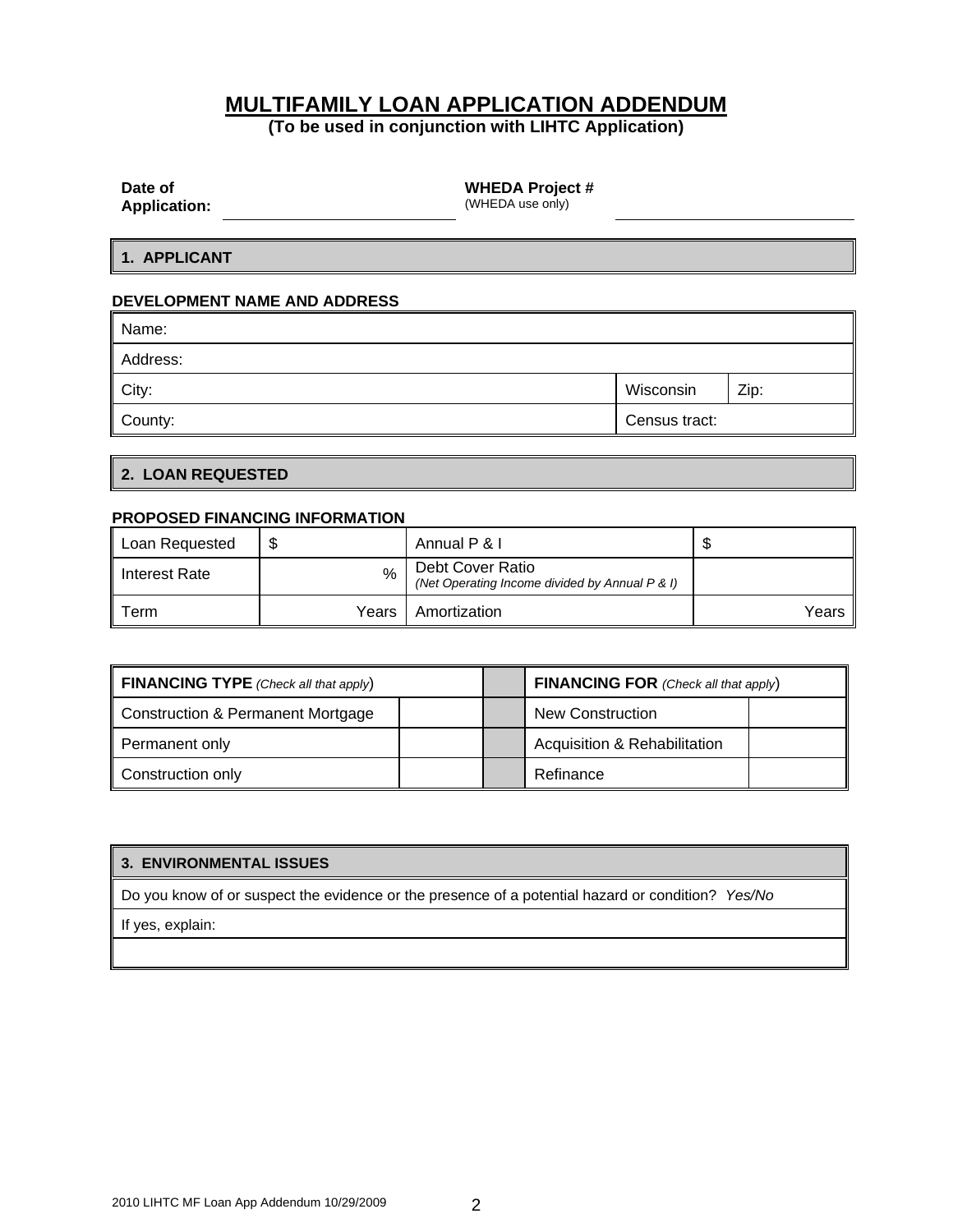### **APPLICANT CERTIFICATION**

The Undersigned hereby acknowledges and certifies to Wisconsin Housing and Economic Development Authority (WHEDA), individually and on behalf of the Applicant/Developer (the "Applicant") as part of this application for Authority mortgage loan financing in the amount of \$\_\_\_\_\_\_\_\_\_\_\_\_\_\_ for \_\_\_\_\_\_\_\_\_\_\_\_\_\_\_\_\_\_\_\_\_\_\_\_\_\_\_\_\_\_\_\_\_\_\_\_\_\_\_\_\_\_\_ (the "Development") located at  $\qquad \qquad$  located at  $\qquad \qquad$  located at  $\qquad \qquad$ 

- 1. The information contained in the Application, including all statements and certifications attached hereto, is true and correct and has been prepared with due diligence. The Applicant has an affirmative duty to notify WHEDA with regard to any changes to the information contained in the Application or to the Development. The Applicant knows of no facts or circumstances that would threaten or adversely affect the Development and cause the information in the Application to be incorrect or misleading. WHEDA or its agents may make verification of information contained in the Application at any time.
- 2. The Applicant agrees to indemnify and hold harmless WHEDA, its members, officers, employees and agents, from and against, any and all claims, suits, damages, costs and expenses arising out of WHEDA's review of and decisions with regard to the Application. Authority analysis and review of the Application and related documentation is for its own purposes. The Applicant is not entitled to rely on such analysis and review. WHEDA is not responsible for any actions taken by Applicant in reliance on a prospective financing commitment from WHEDA. WHEDA is not liable for damages resulting directly or indirectly from such actions. A financing commitment does not exist until WHEDA has issued a Mortgage Loan Commitment and the Applicant has accepted such Commitment.
- 3. Misleading information or misrepresentation contained in the Application may result in the termination of the underwriting/approval process, a revocation of loan approval and/or prohibition from participation in Authority programs.
- 4. The Contract Documents when entered into by WHEDA and the Applicant shall supersede all discussions, negotiations and agreements with regard to the Application.
- 5. The execution and delivery of the Application and this document is duly authorized and binding on the Applicant.
- 6. Your signature on the authorization below will permit WHEDA to make requests of any individual, firm or other normal sources of debt or credit information. Without your express written consent, however, WHEDA will not unnecessarily release credit information to any individual or firm not affiliated with WHEDA, or not related to the transaction under consideration. Your authorization will also permit WHEDA and its commonly-controlled entities to exchange account and credit information from time to time with any of the banking or non-banking affiliates of WHEDA.

Name of Applicant

By: the contract of the contract of the contract of the contract of the contract of the contract of the contract of the contract of the contract of the contract of the contract of the contract of the contract of the contra

Name and Title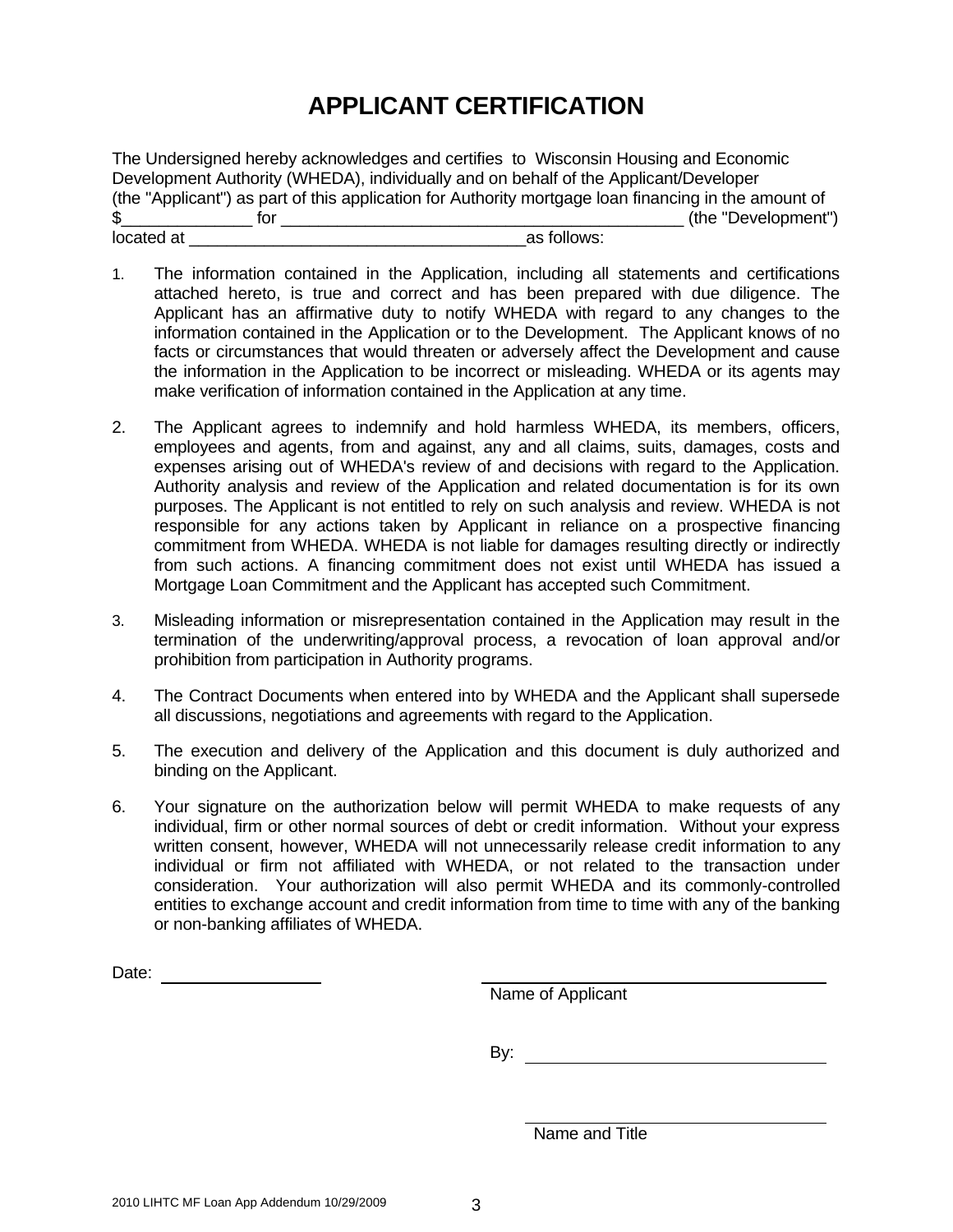### **WHEDA MULTIFAMILY LOAN APPLICATION Appendix A**

#### **Assisted Living (RCAC & CBRF) Underwriting Guidelines**

In order to address risk associated with assisted living developments, WHEDA has developed the following loan underwriting guidelines. These may be more stringent than standard loan terms associated with specific funding sources/term sheets.

| <b>Owner Experience</b> | Must demonstrate five years of significant development and/or<br>management experience in providing services to the elderly in similar or<br>related business                                                                                                                                                                                                                                                                                                                                                                                                               |  |  |
|-------------------------|-----------------------------------------------------------------------------------------------------------------------------------------------------------------------------------------------------------------------------------------------------------------------------------------------------------------------------------------------------------------------------------------------------------------------------------------------------------------------------------------------------------------------------------------------------------------------------|--|--|
| Management              | Management may be provided by borrower or through third party<br>contract. Must demonstrate five years of significant administrative and<br>management experience in providing services to the elderly in similar or<br>related business; must be experienced in providing personal care (ADL)<br>and other services (IADL) to elderly                                                                                                                                                                                                                                      |  |  |
| Medicaid/Family Care    | Describe the waiting list for Medicaid waiver services and/or the<br>existence of Family Care in the county<br>Describe expected number of Medicaid/Family Care eligible<br>residents<br>Describe monthly average service charge for Medicaid eligible<br>resident (if different than private pay residents).<br>Document Medicaid reimbursement rates from the county if<br>Medicaid/Family Care is an expected service funding source<br>All Applicants must submit a letter of support from the county if<br>Medicaid/Family Care is an expected service funding source. |  |  |
| <b>Services</b>         | Describe the target population and the services being proposed.<br>Describe the monthly service fee structure (i.e. bundled, ala<br>carte, etc.)<br>Provide separate proformas for rental income/expenses and<br>service related income and expenses. Provide assumptions                                                                                                                                                                                                                                                                                                   |  |  |

#### **Additional submittal requirements:**

| Design                   | RCACs must have full kitchens with full size refrigerator, stove/oven. |
|--------------------------|------------------------------------------------------------------------|
| Regulation               | RCACs must be certified by the state of Wisconsin                      |
| Loan-to-Value Ratio      | Up to 80% of appraised value, market or investment value determined    |
|                          | by an appraisal contracted by and acceptable to WHEDA                  |
| <b>Debt Service</b>      | Minimum 1.30 DCR; a minimum 10% vacancy factor will be applied to      |
| Coverage/Vacancy         | rental and service income                                              |
| <b>Market Absorption</b> | Typically assume maximum of 2 units per month                          |
| <b>Operating Deficit</b> | Typically sized 6 months of expected total operating expenses (not     |
| Escrow                   | including replacement reserve), funded at closing.                     |
| Lease-up Deficit Escrow  | Typically minimum 6 to maximum 12 months of expected total             |
|                          | operating expenses (not including replacement reserve), funded at      |
|                          | closing. Subject to underwriter review of absorption/operating         |
|                          | assumptions.                                                           |

### **Special underwriting criteria:**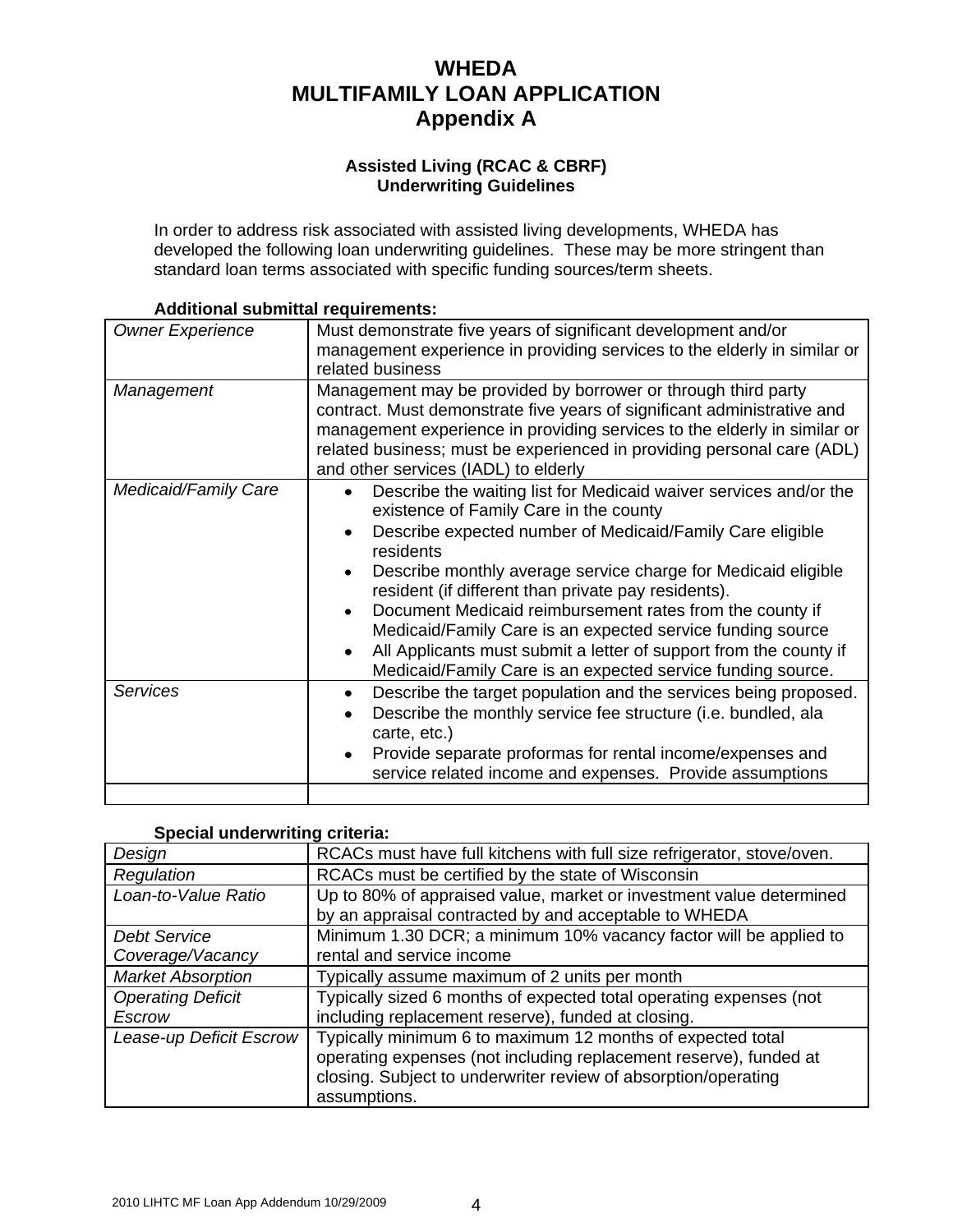### *TAX CREDIT MULTIFAMILY LOAN ADDENDUM CHECKLIST*

### *Loans Greater than \$500,000*

### **Documentation required for our loan process:**

### **LOAN CLOSING DOCUMENTS**

- WHEDA-contracted independent appraisal and/or independent third-party market study
- $\mathscr N$  Management plan/profile and marketing plan
- Management Agreement
- Certificate of Authorized Signatories executed by Owner/Management Agent (WHEDA form)
- $\mathscr P$  Proof of management entity fidelity bond
- $\mathscr S$  Evidence of permissive zoning: A letter or other evidence from the appropriate local governmental body indicating that the project meets local zoning requirements for number and type of units
- $\mathscr{P}$  Phase I environmental report
- $\mathscr{I}$  Evidence of insurance (binder or policy)
- WHEDA Automated Clearing House (ACH) form
- $\mathscr{I}$  Independent third-party cost certification
- *i* Certified rent roll
- $\mathscr{P}$  Floodplain letter
- $\mathscr P$  Department of Commerce plan approval letter
- $\mathscr{P}$  Building permit(s)
- **Nonprofit only:** Any supporting documentation of PILOT exemption

### **ARCHITECTURAL DOCUMENTS**

- $\mathscr S$  Certified property survey
- $\mathscr S$  Topographical site survey
- $\mathscr S$  Subsurface geotechnical (soils) reports
- $\mathscr{P}$  Mortgage "as built" survey
- $\mathscr S$  Certificate(s) of Substantial Completion
- $\mathscr S$  Occupancy permit(s)
- Preliminary drawings and outline specifications**:**
	- **Building floor plan**
	- **Principal exterior elevation**
	- **Wall section, minimum 1/2" scale noting materials**
	- Cost estimates of major divisions of work
	- **Typical floor plan 1/8" scale**
	- **Outline of building materials and systems**
- $\mathscr{P}$  Final building construction (bid) design drawings:
	- Site development and utility plans
	- **Foundation plans and details**
	- Door, window and furnishings schedules
	- Mechanical systems plans, details and schedules
	- **Material and performance specifications**
	- **Floor plan 1/8" scale**
	- **Enlarged plans of typical units**
	- Building section and details
	- **Finished material schedules**
	- **Exterior building elevations**
- **Rehab only:** Detailed scope of rehabilitation work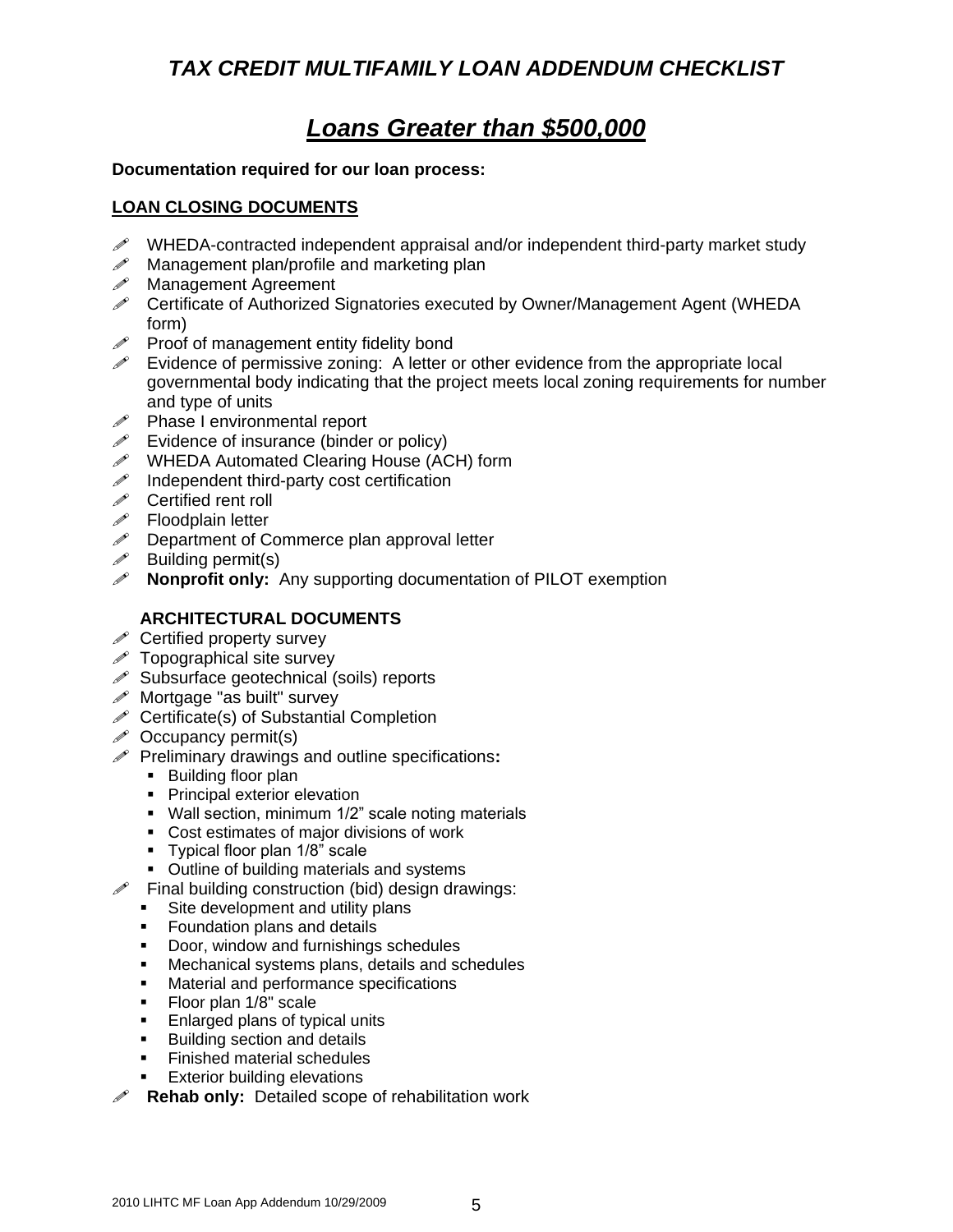- $\mathscr{P}$  Local and/or State of Wisconsin Department of Commerce Buildings and Safety building plan review letters
- $\mathscr{P}$  Prime construction contract
- $\mathscr{P}$  Final construction trade breakdowns (schedule of values)
- $\mathscr{P}$  Design architect's opinion letter including development interests and compliance with Fair Housing and Americans with Disabilities Act accessibility standards
- $\mathscr S$  Supervisory architect's opinion letter
- **Architect's service contract**<br> **A** Buildings, HVAC Compliance
- Buildings, HVAC Compliance Statement

### **LEGAL DOCUMENTS**

- $\mathscr{P}$  Title insurance commitment in the full amount of the WHEDA loan
- **Executed** Letter of Credit
- $\mathscr{I}$  Attorney's opinion letter
- $\mathscr{P}$  Resolution of loan approval from borrower's organization
- $\mathscr S$  Organizational documents (i.e. partnership agreements, articles and bylaws, articles of organization, operating agreement) and if a 501(c)(3), IRS documentation of tax-exempt status (for existing entities)
- $\mathscr S$  State licenses (where applicable, e.g., CBRF operators)

### **CONVERSION FROM CONSTRUCTION TO PERMANENT/AMORTIZATION**

- $\mathscr{I}$  Owner certified current rent roll
- $\mathscr N$  YTD financial statements (to verify expenses and income)
- $\mathscr{P}$  Occupancy permit(s)
- *i* Certificate of Substantial Completion
- $\mathscr{P}$  Evidence tax credit equity has been fully funded
- $\mathscr S$  Copy of current real estate tax bill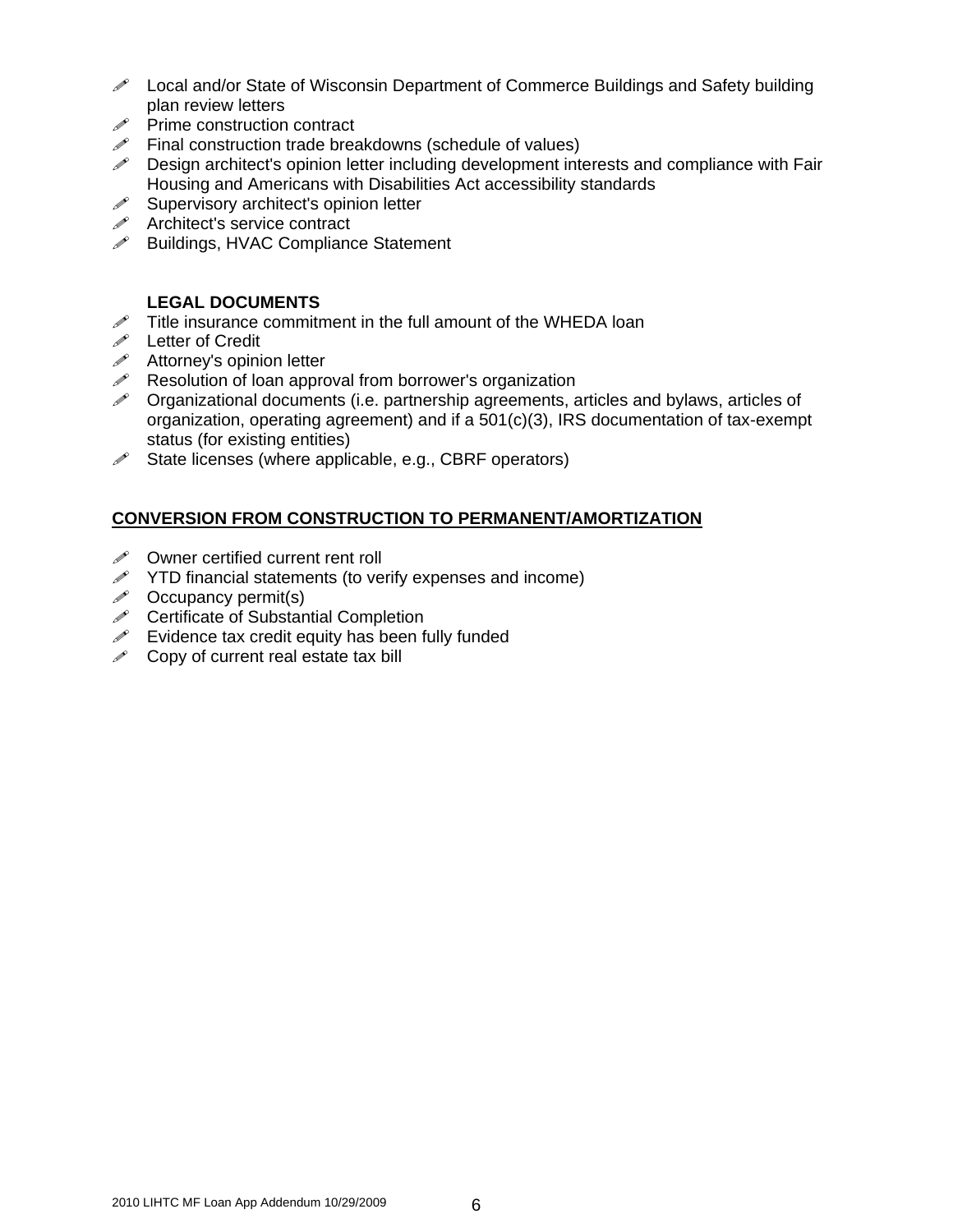### *Tax Credit MULTIFAMILY LOAN CHECKLIST*

### *Loans less than \$500,000*

### **Documentation required for our loan process:**

### **LOAN CLOSING DOCUMENTS**

- $\mathscr{P}$  WHEDA-contracted independent appraisal and/or independent third-party market study
- $\mathscr{P}$  Management plan/profile and marketing plan<br> $\mathscr{P}$  Management Agreement
- Management Agreement
- Certificate of Authorized Signatories executed by Owner/Management Agent (WHEDA form)
- $\mathscr P$  Proof of management entity fidelity bond
- $\mathscr S$  Evidence of permissive zoning: A letter or other evidence from the appropriate local governmental body indicating that the project meets local zoning requirements for number and type of units
- $\mathscr{I}$  Evidence of insurance
- WHEDA Automated Clearing House (ACH) form
- $\mathscr{P}$  Independent third-party cost certification<br> $\mathscr{P}$  Borrower's environmental checklist
- Borrower's environmental checklist
- $\mathscr{P}$  A certified rent roll
- **Nonprofit only:** Any supporting documentation of PILOT exemption

### **ARCHITECTURAL DOCUMENTS**

- $\mathscr S$  Certified property survey for new construction, copy of plat map for existing projects
- $\mathscr S$  Certificate(s) of Substantial Completion
- $\mathscr{P}$  Occupancy permit(s)
- $\mathscr{P}$  Final building construction (bid) design drawings:
	- Site development and utility plans
	- **Foundation plans and details**
	- Door, window and furnishings schedules
	- **Mechanical systems plans, details and schedules**
	- **Material and performance specifications**
	- Floor plan  $1/8$ " scale
	- **Enlarged plans of typical units**
	- **Building section and details**
	- **Finished material schedules**
	- **Exterior building elevations**
- **Local and/or State of Wisconsin Department of Commerce Buildings and Safety building** plan review letters
- *A* Prime construction contracts <br>**A** Final construction trade breal
- Final construction trade breakdowns (schedule of values)
- Design architect's opinion letter including development interests and compliance with Fair Housing and Americans with Disabilities Act accessibility standards
- **Rehab only:** Detailed scope of rehabilitation work
- $\mathscr S$  Supervisory architect's opinion letter
- $\mathscr{P}$  Architect's service contract
- $\mathscr{P}$  Buildings, HVAC Compliance Statement